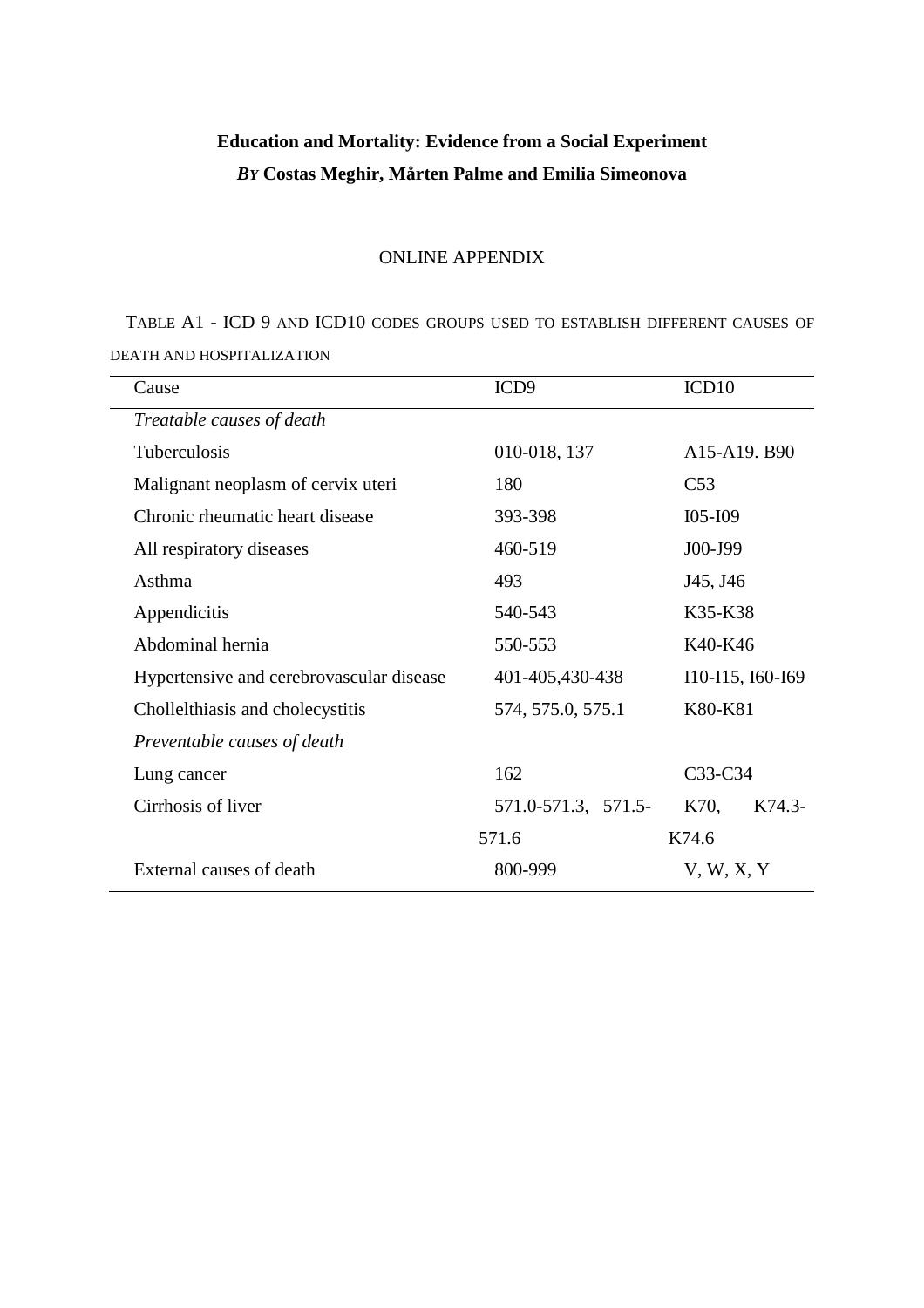| Panel A Difference-in-Differences estimates of the effect of reform assignment on educational attainment. |           |           |                 |
|-----------------------------------------------------------------------------------------------------------|-----------|-----------|-----------------|
|                                                                                                           | (1)       | (2)       | (3)             |
| Change in percent attending:                                                                              | All       | Low SES   | <b>High SES</b> |
| <b>Males and Females</b>                                                                                  |           |           |                 |
| At least comprehensive/junior secondary                                                                   | 9.16      | 11.36     | 2.76            |
|                                                                                                           | (0.44)    | (5.12)    | (0.20)          |
| More than comprehensive/junior secondary                                                                  | 1.58      | 1.73      | 0.60            |
|                                                                                                           | (0.23)    | (2.67)    | (0.26)          |
| Changes in years of schooling                                                                             | 0.255     | 0.304     | 0.086           |
|                                                                                                           | (0.015)   | (0.017)   | (0.024)         |
| Sample size                                                                                               | 1,508,620 | 1,030,782 | 287,110         |
| <b>Males</b>                                                                                              |           |           |                 |
| At least Comprehensive/junior secondary                                                                   | 11.28     | 14.12     | 3.12            |
|                                                                                                           | (0.52)    | (0.60)    | (0.27)          |
| More than comprehensive/junior secondary                                                                  | 2.17      | 2.44      | 0.78            |
|                                                                                                           | (0.29)    | (0.34)    | (0.36)          |
| Changes in years of schooling                                                                             | 0.301     | 0.363     | 0.097           |
|                                                                                                           | (0.018)   | (0.021)   | (0.031)         |
| Sample size                                                                                               | 781,123   | 533,922   | 148,138         |
| <b>Females</b>                                                                                            |           |           |                 |
| At least Comprehensive/junior secondary                                                                   | 6.91      | 8.38      | 2.34            |
|                                                                                                           | (0.41)    | (0.48)    | (0.21)          |
| More than comprehensive/junior secondary                                                                  | 0.95      | 0.95      | 0.41            |
|                                                                                                           | (0.28)    | (0.34)    | (0.35)          |
| Changes in years of schooling                                                                             | 0.205     | 0.238     | 0.086           |
|                                                                                                           | (0.021)   | (0.024)   | (0.035)         |
| Sample size                                                                                               | 727,497   | 496,860   | 138,972         |

# TABLE A2 - THE EFFECTS OF REFORM ASSIGNMENT ON EDUCATIONAL ATTAINMENT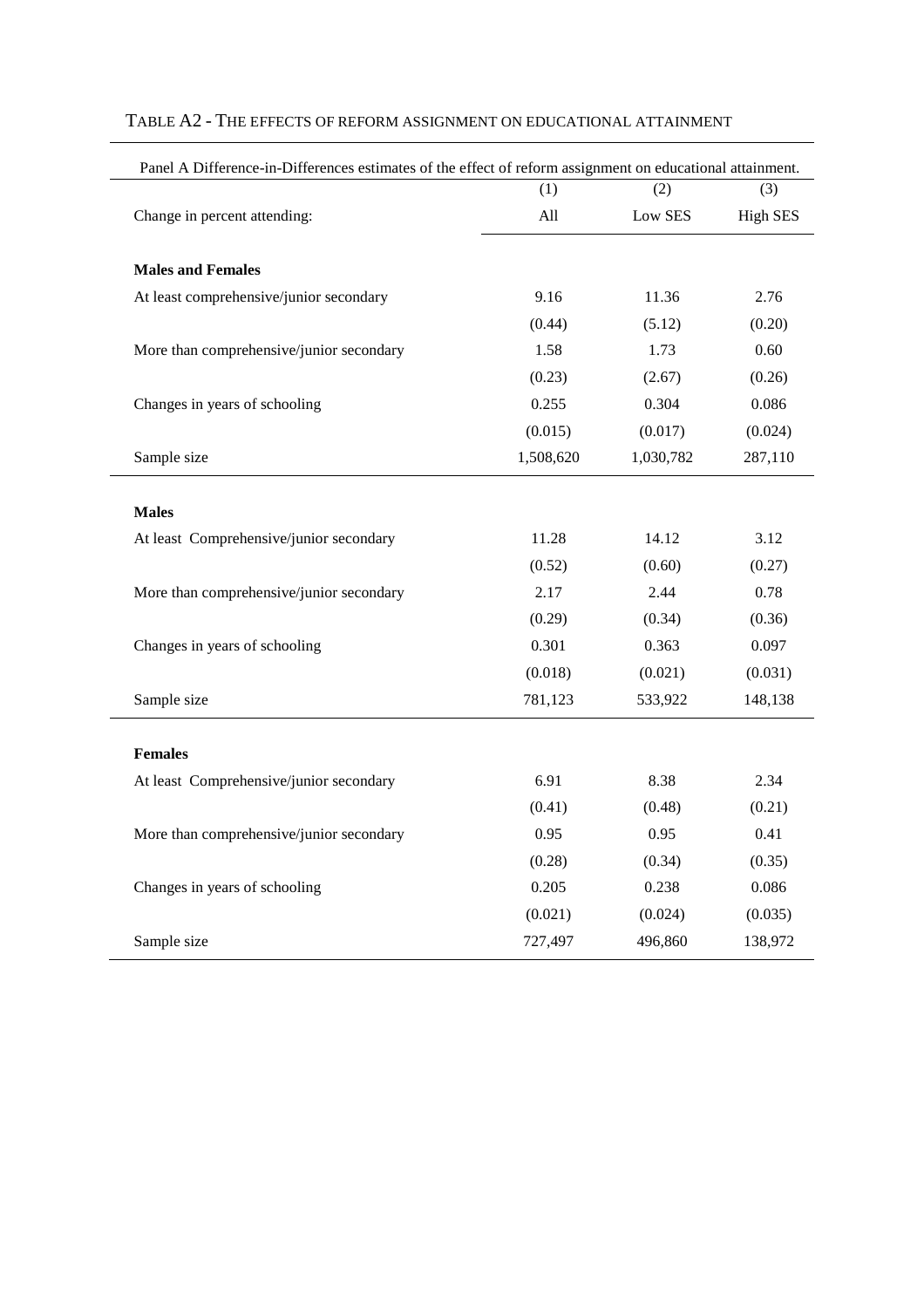| Panel B: Regression Discontinuity estimates of the effect of reform on educational attainment |           |           |                 |  |
|-----------------------------------------------------------------------------------------------|-----------|-----------|-----------------|--|
|                                                                                               | (1)       | (2)       | (3)             |  |
| Change in percent attending:                                                                  | All       | Low SES   | <b>High SES</b> |  |
| <b>Males and Females</b>                                                                      |           |           |                 |  |
| At least comprehensive/junior secondary                                                       | 9.03      | 11.09     | 2.44            |  |
|                                                                                               | (0.46)    | (5.31)    | (0.21)          |  |
| More than comprehensive/junior secondary                                                      | 1.57      | 1.84      | 0.59            |  |
|                                                                                               | (0.21)    | (0.40)    | (0.38)          |  |
| Changes in years of schooling                                                                 | 0.241     | 0.300     | 0.068           |  |
|                                                                                               | (0.029)   | (0.028)   | (0.037)         |  |
| Sample size                                                                                   | 1,508,620 | 1,030,782 | 287,110         |  |
|                                                                                               |           |           |                 |  |
| <b>Males</b>                                                                                  |           |           |                 |  |
| At least Comprehensive/junior secondary                                                       | 11.08     | 13.70     | 2.86            |  |
|                                                                                               | (0.57)    | (0.67)    | (0.29)          |  |
| More than comprehensive/junior secondary                                                      | 2.03      | 2.48      | 0.70            |  |
|                                                                                               | (0.44)    | (0.52)    | (0.49)          |  |
| Changes in years of schooling                                                                 | 0.313     | 0.375     | 0.081           |  |
|                                                                                               | (0.023)   | (0.033)   | (0.050)         |  |
| Sample size                                                                                   | 781,123   | 533,922   | 148,138         |  |
| <b>Females</b>                                                                                |           |           |                 |  |
| At least Comprehensive/junior secondary                                                       | 6.83      | 8.29      | 1.99            |  |
|                                                                                               | (0.41)    | (0.49)    | (0.29)          |  |
| More than comprehensive/junior secondary                                                      | 1.06      | 1.14      | 0.48            |  |
|                                                                                               | (0.41)    | (0.48)    | (0.53)          |  |
| Changes in years of schooling                                                                 | 0.177     | 0.217     | 0.055           |  |
|                                                                                               | (0.031)   | (0.032)   | (0.047)         |  |
| Sample size                                                                                   | 727,497   | 496,860   | 138,972         |  |

Notes: Each number represents an impact from a separate regression by method and demographic group. DiD specification includes a full set of dummy variables for year of birth and municipality of birth as well as separate linear trends for municipalities of birth. RD specification includes separate quadratic polynomials in the running variable before and after the break point, a dummy variable for gender as well as a full set of dummy variables for month of birth. The samples of low and high SES background men and women do not add up to the aggregate sample size because of missing information on father's education in the registry data. Standard errors are in parentheses and are clustered by municipality of birth.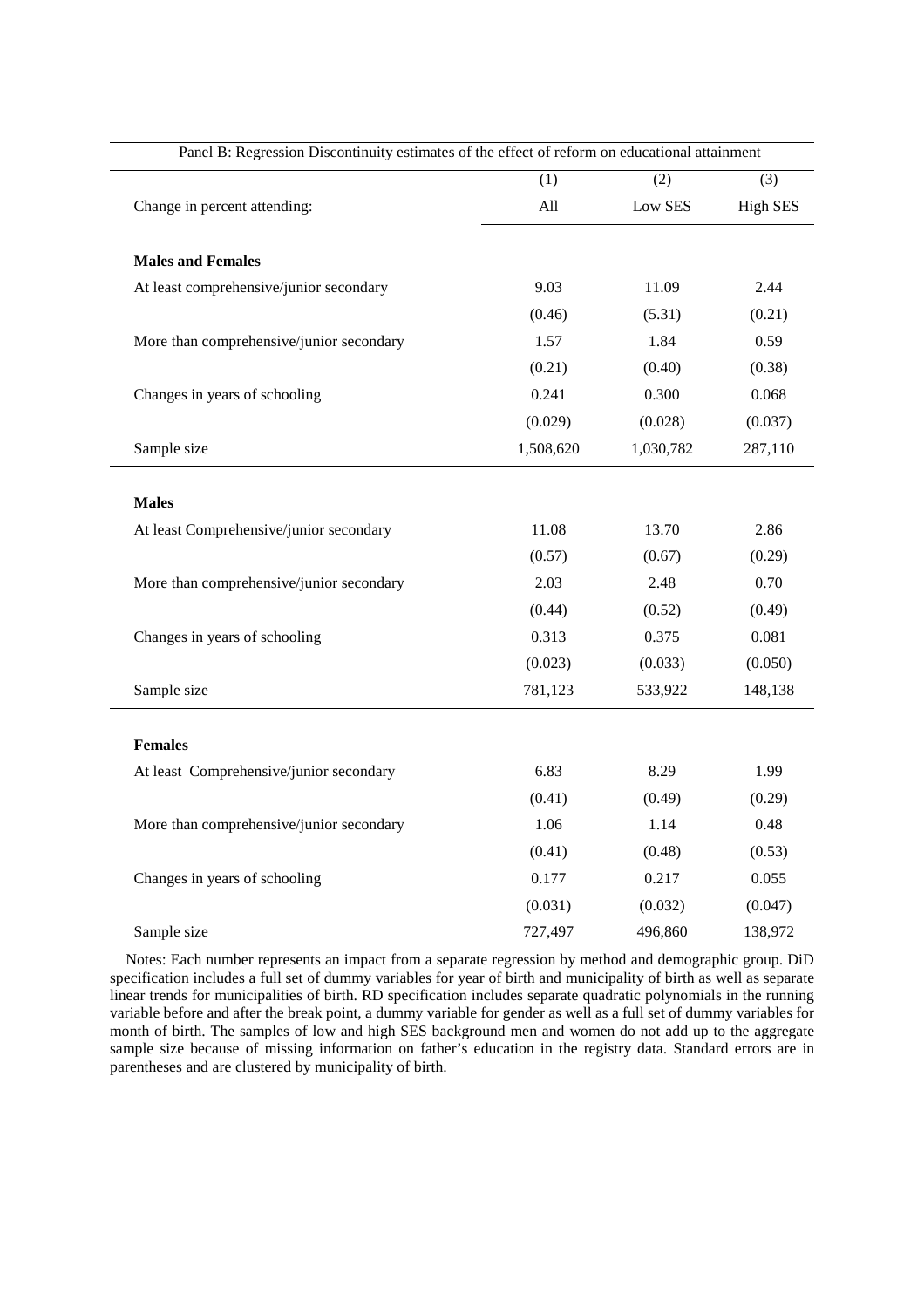|                    | Days in       | Cancer    | Circulatory | Respiratory |
|--------------------|---------------|-----------|-------------|-------------|
|                    | hospital care |           | diseases    | diseases    |
| Years of schooling | $-1.947$      | 0.0026    | $-0.0042$   | $-0.0017$   |
|                    | (0.035)       | (0.0001)  | (0.0001)    | (0.0001)    |
| Mean dep variable  | 27.10         | 0.1104    | 0.2653      | 0.1425      |
| N                  | 1,305,121     | 1,305,121 | 1,305,121   | 1,305,121   |

TABLE A3 - THE ASSOCIATION BETWEEN YEARS OF SCHOOLING AND HOSPITALIZATION

Note: Indicator variables for gender as well as year of birth also included in the specification. All dead before 2015 excluded from the sample.

#### TABLE A4 - THE ASSOCIATION BETWEEN YEARS OF SCHOOLING AND CONSUMPTION OF PRESCRIBED DRUGS

|                            | All         | Musculo-        | Respiratory     | <b>Nervous</b> |
|----------------------------|-------------|-----------------|-----------------|----------------|
|                            |             | skeletal System | System $(R)$    | System(N)      |
|                            |             | (M)             |                 |                |
| Have experiences of        | 0.0001      | $-0.0003$       | 0.0001          | $-0.0033$      |
|                            | (0.0001)    | (0.00003)       | (0.00005)       | (0.0002)       |
| Mean of dependent variable | 0.9414      | 0.0211          | 0.0368          | 0.628          |
| Defined daily doses        | $-313.07$   | $-6.02$         | $-11.50$        | $-45.44$       |
|                            | (4.57)      | (0.24)          | (0.55)          | (1.16)         |
| Mean of dependent variable | 8,405.01    | 285.59          | 528.17          | 1,122.56       |
| Neuroleptics               | Pain Relief | Psycholeptics   | Antidepressants |                |
|                            | (N2)        | (N5)            | (N6)            |                |
| Have experiences of        | $-0.0059$   | $-0.0015$       | $-0.0033$       |                |
|                            | (0.0002)    | (0.0002)        | (0.0001)        |                |
| Mean of dependent variable | 0.516       | 0.327           | 0.217           |                |
| Defined daily doses        | $-17.45$    | $-17.28$        | $-6.45$         |                |
|                            | (0.30)      | (0.66)          | (0.40)          |                |
| Mean of dependent variable | 245.07      | 388.77          | 390.53          |                |

Notes: Each number represents an impact from a separate regression by method and demographic group. DiD specification includes a full set of dummy variables for year of birth and municipality of birth as well as separate linear trends for municipalities of birth. RD specification includes separate quadratic polynomials in the running variable before and after the break point, a dummy variable for gender as well as a full set of dummy variables for month of birth. The samples of low and high SES background men and women do not add up to the aggregate sample size because of missing information on father's education in the registry data. Standard errors are in parentheses and are clustered by municipality of birth.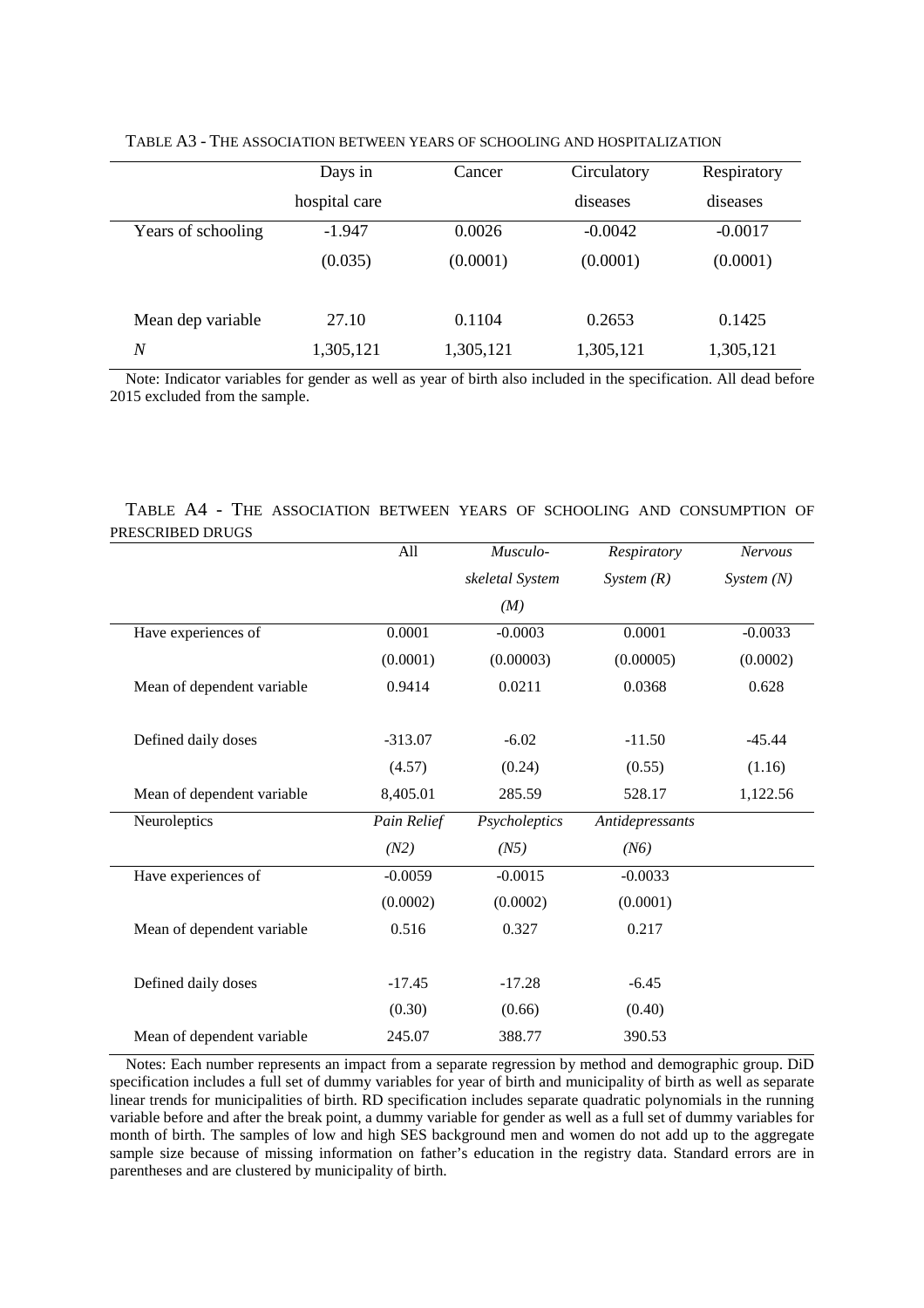TABLE A5 - REFORM EFFECT ON MORTALITY BY AGE OF DEATH. UPPER PANEL: LINEAR PROBABILITY MODEL ESTIMATES FOR DEATHS IN DIFFERENT AGE INTERVALS. LOWER PANEL:COX PROPORTIONAL HAZARD MODEL ESTIMATES WHEN SAMPLE HAS BEEN RESTRICTED TO UPPER AGE LIMITS

| Age         |          | 40-44    | 45-49     | 50-54     | 55-59    | 60-64     | 65-70     |
|-------------|----------|----------|-----------|-----------|----------|-----------|-----------|
| interval    |          |          |           |           |          |           |           |
| DiD,        |          | 0.0002   | 0.0001    | 0.0006    | 0.0003   | $-0.0019$ | 0.0011    |
| <b>LPM</b>  |          |          |           |           |          |           |           |
|             |          | (0.0003) | (0.0004)  | (0.0006)  | (0.0008) | (0.0014)  | (0.0026)  |
| RD, LPM     |          | 0.0001   | $-0.0001$ | $-0.0003$ | 0.0011   | $-0.0027$ | $-0.0052$ |
|             |          | (0.0004) | (0.0006)  | (0.0008)  | (0.0011) | (0.0021)  | (0.0040)  |
| $\mathbf N$ |          | 1,573    | 1,567     | 1,551     | 1,371    | 1,025     | 570       |
| (Thousands) |          |          |           |           |          |           |           |
|             |          |          |           |           |          |           |           |
| Age         | $-40$    | $-45$    | $-50$     | $-55$     | $-60$    | $-65$     | $-70$     |
| interval    |          |          |           |           |          |           |           |
| DiD,        | 0.9802   | 1.0006   | 0.9918    | 1.0074    | 1.0096   | 0.9955    | 0.9987    |
| stratified  |          |          |           |           |          |           |           |
| Cox         |          |          |           |           |          |           |           |
|             | (0.0243) | (0.0217) | (0.0181)  | (0.0150)  | (0.0122) | (0.0108)  | (0.0103)  |
| RD, Cox     | 0.9727   | 0.9965   | 0.9728    | 0.9921    | 1.0096   | 0.9928    | 0.9967    |
| Regression  |          |          |           |           |          |           |           |
|             | (0.0321) | (0.0278) | (0.0225)  | (0.0185)  | (0.0158) | (0.0147)  | (0.0144)  |

Notes: Each number represents an impact from a separate regression by method and demographic group. Standard errors are in parentheses and are clustered by municipality of birth. DiD LPM specification includes a full set of dummy variables for year of birth and municipality of birth as well as separate linear trends for municipalities of birth. Stratified Cox regressions include year of first implementation specific linear trends. RD specification includes separate quadratic polynomials in the running variable before and after the break point, a dummy variable for gender as well as a full set of dummy variables for month of birth.. The samples of low and high SES background men and women do not add up to the aggregate sample size because of missing information on father's education in the registry data. Standard errors are in parentheses and are clustered by municipality of birth.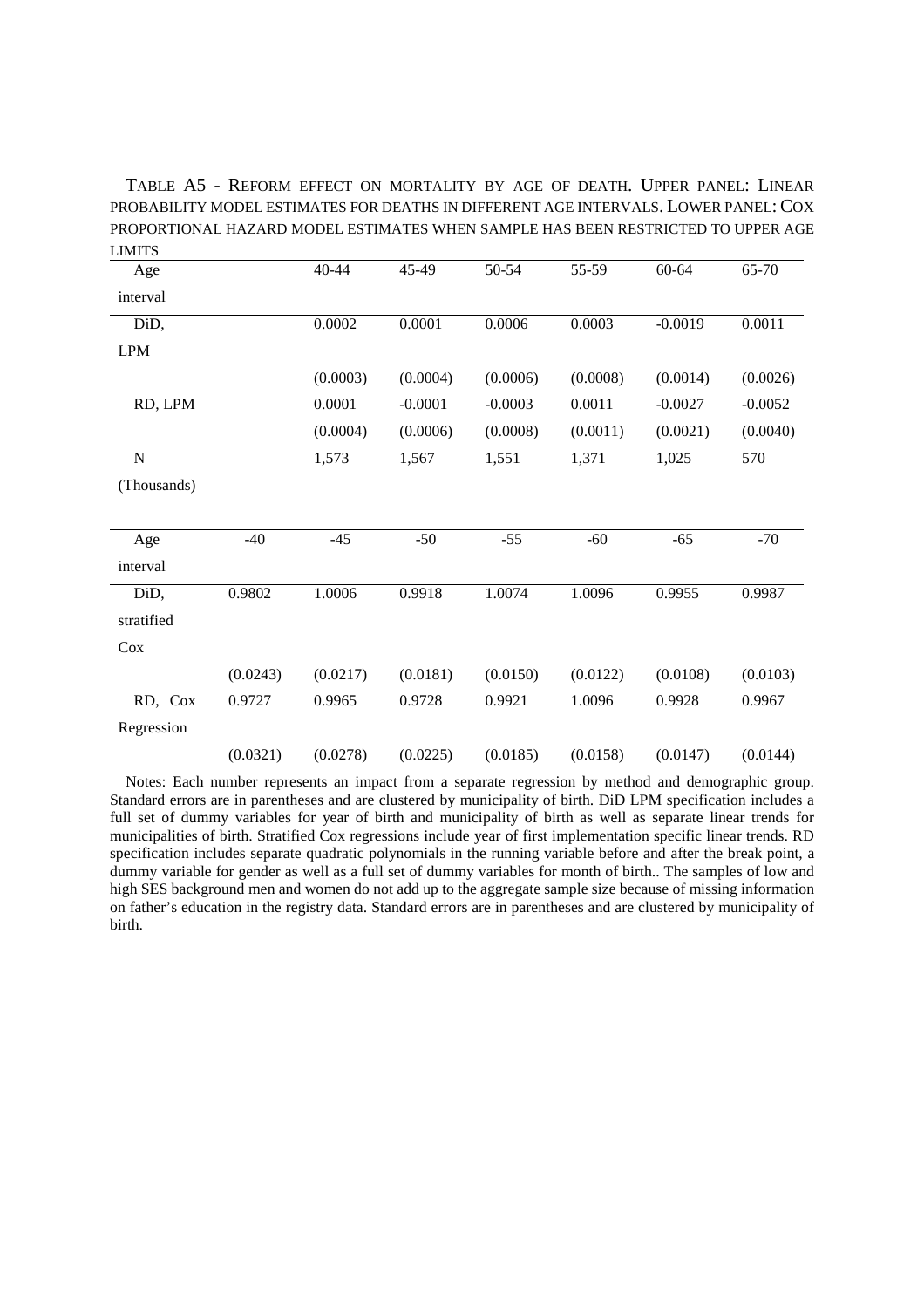|                    | (1)       | (2)         | (3)             |
|--------------------|-----------|-------------|-----------------|
|                    | All       | Low SES     | <b>High SES</b> |
|                    |           |             |                 |
|                    |           | Preventable |                 |
| Reform, stratified | 0.9639    | 0.9988      | 0.9159          |
|                    | (0.0359)  | (0.0450)    | (0.0942)        |
| Reform, RD         | 0.9212    | 0.9586      | 0.8867          |
|                    | (0.0434)  | (0.0545)    | (0.1099)        |
|                    |           |             |                 |
| Deaths             | 26,043    | 17,332      | 3,217           |
|                    |           | Treatable   |                 |
| Reform, stratified | 1.0488    | 1.0891*     | 1.0454          |
|                    | (0.0369)  | (0.0516)    | (0.0937)        |
| Reform, RD         | 1.0621    | 1.0861      | 1.1185          |
|                    | (0.0525)  | (0.0680)    | (0.1183)        |
|                    |           |             |                 |
| Deaths             | 31,998    | 20,722      | 3,937           |
| N                  | 1,562,493 | 1,051,462   | 354,287         |

TABLE A6 - THE EFFECTS OF EDUCATION REFORM ON MORTALITY BY CAUSE OF DEATH. COX PROPORTIONAL HAZARD REGRESSIONS. MEN AND WOMEN

Notes: Each number represents an impact from a separate regression by method and demographic group. DiD specification includes a full set of dummy variables for year of birth and municipality of birth as well as separate linear trends for municipalities of birth. RD specification includes separate quadratic polynomials in the running variable before and after the break point, a dummy variable for gender as well as a full set of dummy variables for month of birth. The samples of low and high SES background men and women do not add up to the aggregate sample size because of missing information on father's education in the registry data. Standard errors are in parentheses and are clustered by municipality of birth.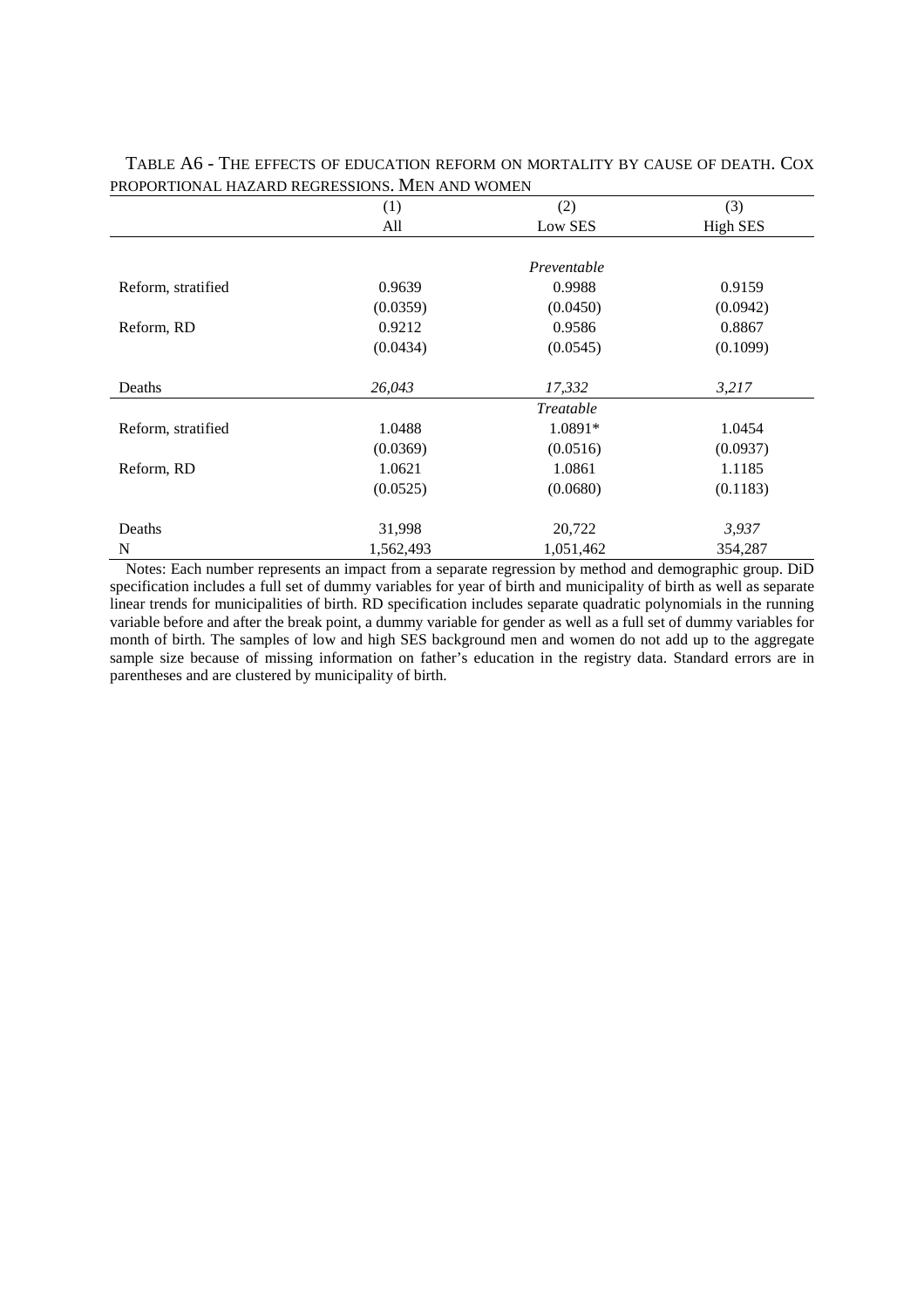|                    | (1)               | (2)                                     | (3)               |
|--------------------|-------------------|-----------------------------------------|-------------------|
|                    | All               | Low SES                                 | <b>High SES</b>   |
|                    |                   | Defined Daily Doses:                    |                   |
| Reform, DiD        | 31.61             | All<br>18.24                            | 88.35             |
|                    |                   |                                         |                   |
|                    | (40.86)<br>3.39   | (48.72)<br>$-71.94$                     | (77.54)<br>122.62 |
| Reform, RD         |                   |                                         |                   |
|                    | (54.87)           | (66.28)                                 | (102.39)          |
| Mean Dependent Var | 8,405.01          | 8,643.82<br>Musculo-skeletal System (M) | 7,113.00          |
| Reform, stratified | 5.04              | 5.58                                    | 5.71              |
|                    |                   | (3.09)                                  |                   |
|                    | (2.43)            |                                         | (4.91)            |
| Reform, RD         | 4.24              | 3.33                                    | 3.27              |
| Mean Dependent Var | (3.40)<br>285.59  | (4.08)<br>294.86                        | (6.36)<br>254.86  |
|                    |                   |                                         |                   |
| Reform, stratified | 6.09              | Respiratory System (R)<br>7.48          | 4.24              |
|                    | (6.17)            | (7.62)                                  |                   |
| Reform, RD         | $-7.12$           | $-4.35$                                 | (11.89)<br>7.84   |
|                    | (8.44)            | (9.93)                                  | (18.54)           |
| Mean Dependent Var | 524.17            | 526.57                                  | 508.30            |
|                    |                   |                                         |                   |
| Reform, DiD        | 17.40             | Nervous System (N)<br>19.26             | $-7.09$           |
|                    | (10.83)           | (13.31)                                 | (22.98)           |
| Reform, RD         | $-3.04$           | 1.72                                    | $-22.63$          |
|                    |                   |                                         |                   |
|                    | (14.61)           | (18.41)                                 | (32.49)           |
| Mean Dependent Var | 1,122.56          | 1,131.80                                | 1,087.93          |
| Reform, DiD        | 0.59              | Pain Releif (N2)<br>0.78                | 1.94              |
|                    |                   |                                         |                   |
|                    | (3.33)<br>$-4.72$ | (4.10)<br>$-5.90$                       | (6.08)<br>0.04    |
| Reform, RD         | (4.15)            | (5.00)                                  | (8.23)            |
| Mean Dependent Var | 245.07            | 254.07                                  | 209.13            |
|                    |                   |                                         |                   |
|                    | 15.79             | Psycholeptics (N5)<br>13.45             | 8.03              |
| Reform, stratified | (5.69)            | (7.10)                                  | (12.51)           |
| Reform, RD         | 8.10              | 4.86                                    | 4.29              |
|                    | (7.72)            | (9.65)                                  | (17.84)           |
| Mean Dependent Var | 388.77            | 385.24                                  | 384.13            |
|                    |                   |                                         |                   |
|                    | $-0.90$           | Antidepressants (N6)<br>5.45            |                   |
| Reform, stratified |                   |                                         | $-20.91$          |
|                    | (4.27)            | (5.37)                                  | (9.19)            |
| Reform, RD         | $-5.41$           | 2.40                                    | $-23.28$          |
|                    | (6.03)            | (7.65)                                  | (12.94)           |
| Mean Dependent Var | 390.53            | 392.62                                  | 399.51            |

TABLE A7 - THE EFFECTS OF EDUCATION REFORM ON PRESCRIBED DRUG CONSUMPTION IN DAILY DOSES. MEN AND WOMEN

Notes: Each number represents an impact from a separate regression by method and demographic group. DiD specification includes a full set of dummy variables for year of birth and municipality of birth as well as separate linear trends for municipalities of birth. RD specification includes separate quadratic polynomials in the running variable before and after the break point, a dummy variable for gender as well as a full set of dummy variables for month of birth. The samples of low and high SES background men and women do not add up to the aggregate sample size because of missing information on father's education in the registry data. Standard errors are in parentheses and are clustered by municipality of birth. Standard errors clustered on the municipality of birth level in parentheses.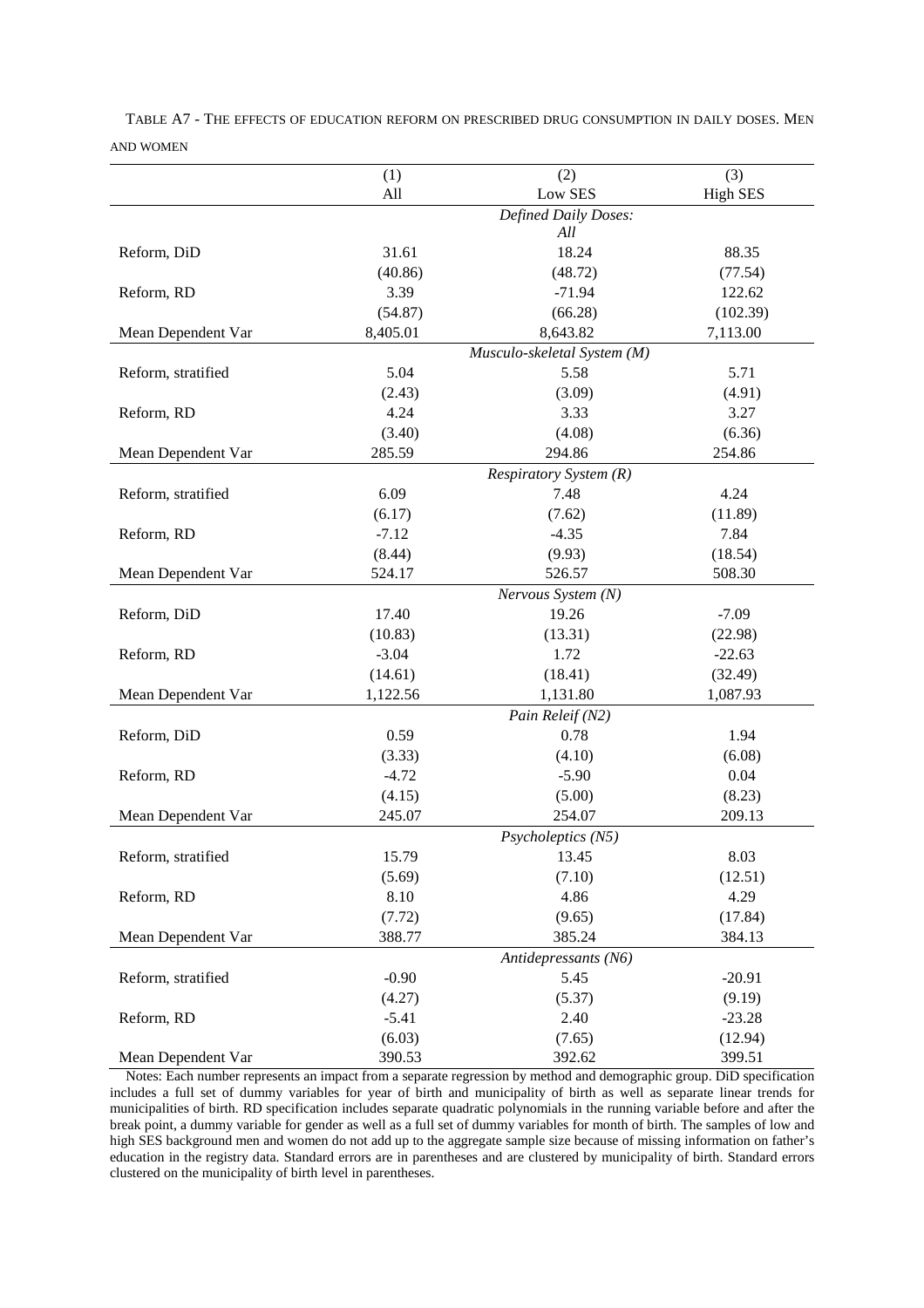|                            | Mortality | Hospitalization |
|----------------------------|-----------|-----------------|
| Years of schooling, DiD IV | 0.0019    | 6.879           |
|                            | (0.0086)  | (303.889)       |
| Years of schooling, RD IV  | 0.0054    | 3.746           |
|                            | (0.0089)  | (2.598)         |
| Sample size                | 1,633,005 | 1,207,988       |

## TABLE A8 - IV ESTIMATES OF THE REFORM EFFECT ON MORTALITY AND HOSPITALIZATION

Note: DiD specification includes a full set of dummy variables for year of birth and municipality of birth as well as separate linear trends for municipalities of birth. RD specification includes separate quadratic polynomials in the running variable before and after the break point, a dummy variable for gender as well as a full set of dummy variables for month of birth.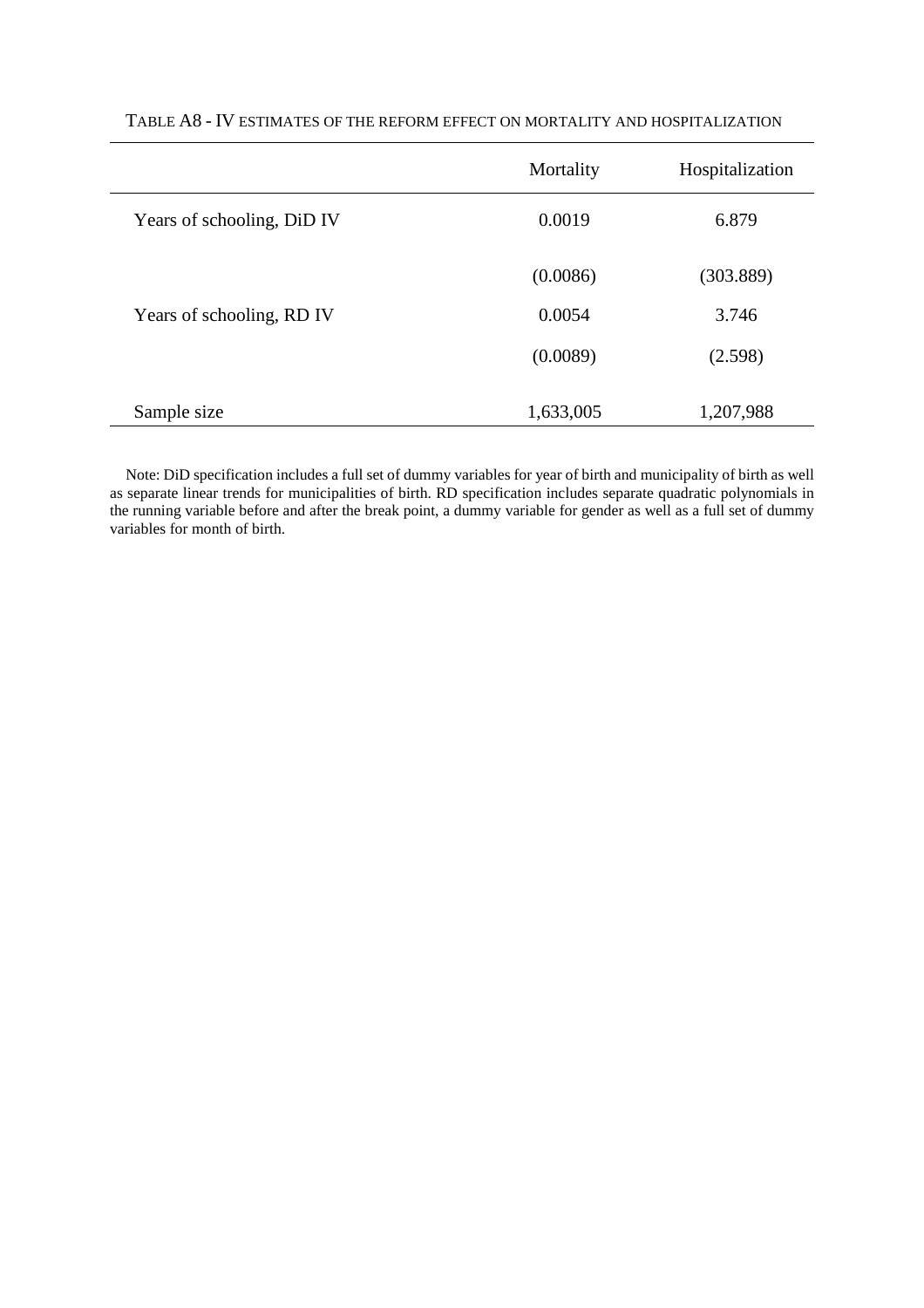





Panel B









FIGURE A1. EFFECTS OF THE REFORM ON EDUCATIONAL ATTAINMENTS BY FATHER'S EDUCATION

Notes: The horizontal axis measures the number of months between the month of birth for the individuals included in the cell and the month of birth of the first cohort of individuals affected by the reform (A) Share with less final education than the pre-reform compulsory level; (B) effect on educational attainment beyond the postreform compulsory level; (C) years of schooling.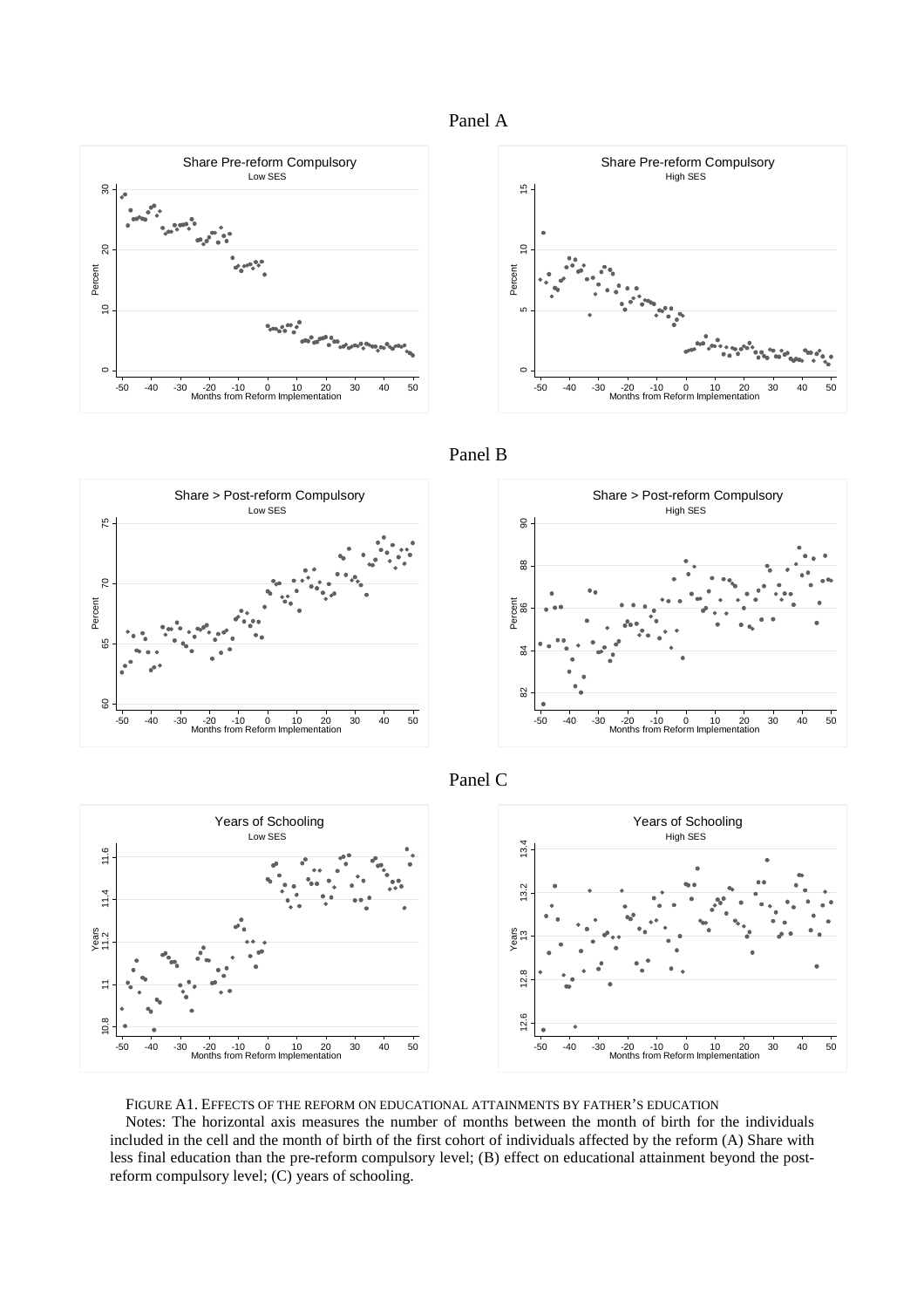

## FIGURE A2. OUTCOMES FOR POTENTIAL CONFOUNDERS

Notes: Right panel: municipality average income in 1960; left panel: municipality population size. The horizontal axis measures the number of months between the month of birth for the individuals included in the cell and the month of birth of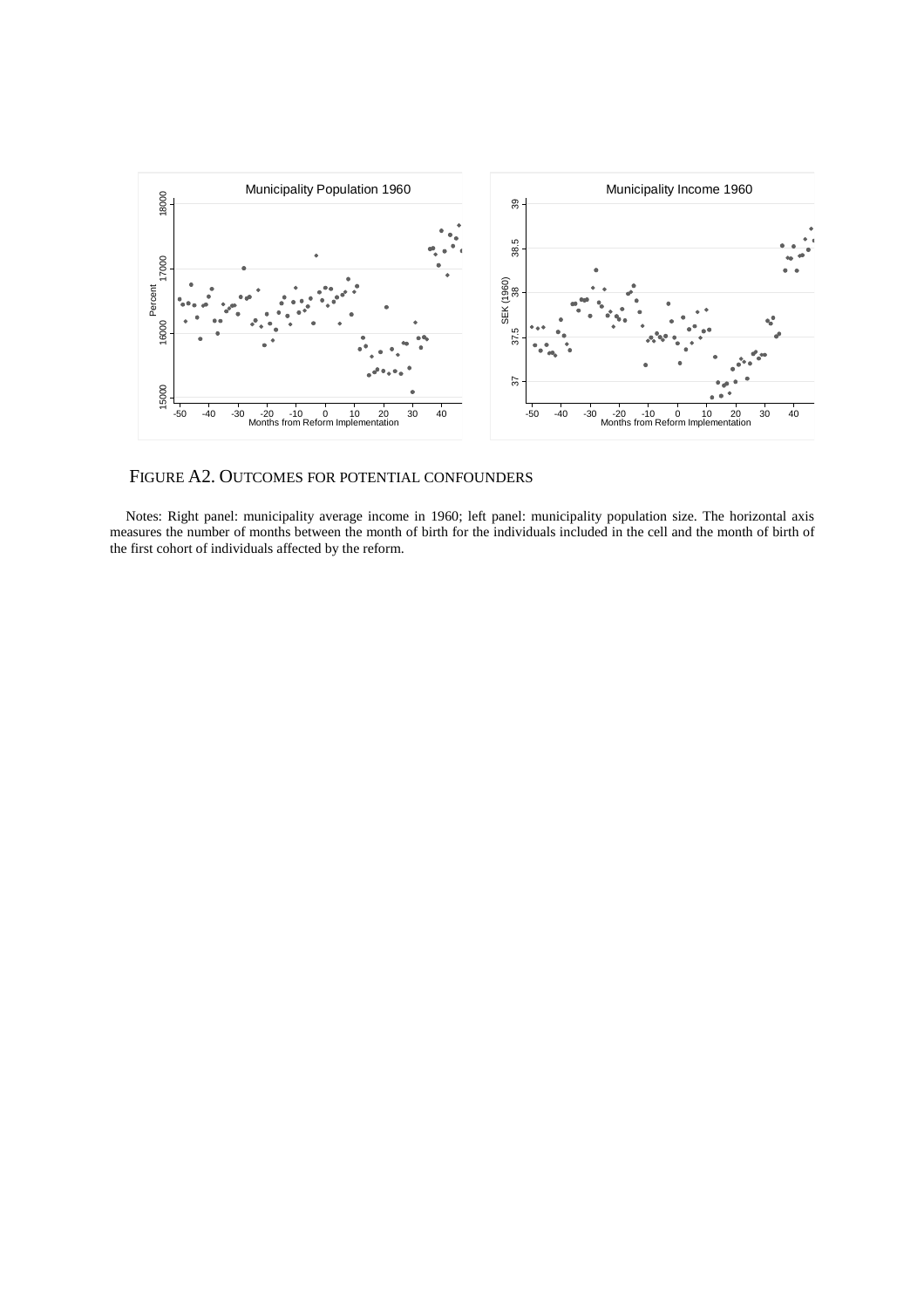

FIGURE A3. REFORM EFFECT ON MORTALITY BY CAUSE OF DEATH

Notes: The horizontal axis measures the number of months between the month of birth for the individuals included in the cell and the month of birth of the first cohort of individuals affected by the reform.